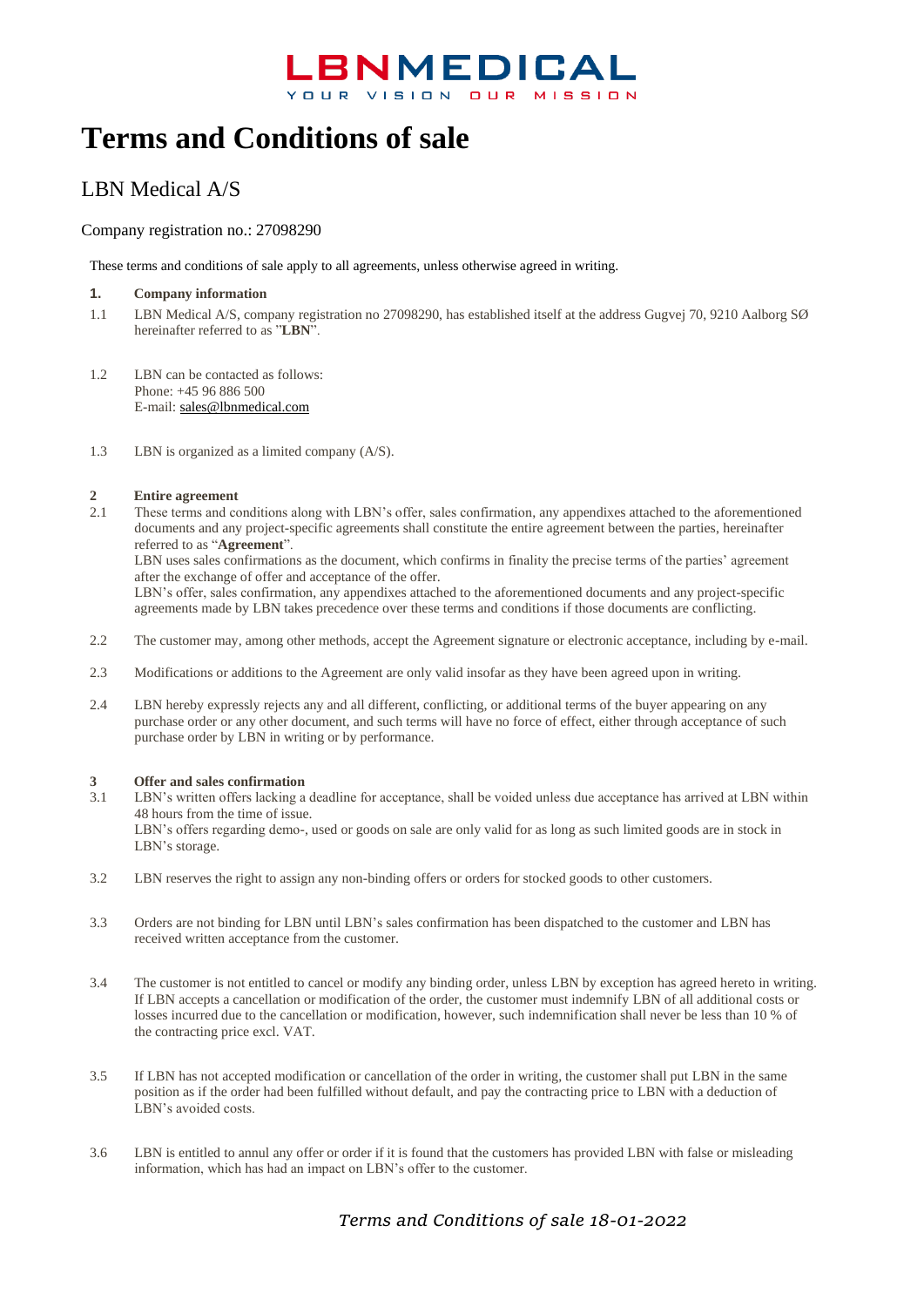#### **4 Prices**

- 4.1 All prices are excl. VAT, shipping, customs, taxes and other duties unless LBN states otherwise. Prices are in such currencies as are set forth in LBN's individual offers.
- 4.2 If the prices of the offered or agreed deliveries change due to changes in purchase costs, the prices of raw materials, currency rates, shipping costs, customs, taxes, other duties etc., LBN shall be entitled to alter the prices offered or agreed to by the customer accordingly.
- 4.3 Prices agreed on by LBN and the customer do include disposable packaging or reusable packaging unless otherwise agreed in writing. The customer will not be compensated, in full or in part, for the return of such packaging.
- 4.4 Prices do not include travel expenses unless explicitly stated in writing in the Agreement. The customer must pay separate travel expenses if LBN has to perform work at the customers location. Travel expenses shall be the highest of total time spent at the hourly rates applicable to the delivery, or LBN's actual travel expenses.

## <span id="page-1-0"></span>5.1 **Payment**<br>5.1 **LBN** is no

- LBN is not obligated to ship the goods before the costumer complies with this provision [5](#page-1-0) in its entirety.
- 5.2 Invoices are due no later than 14 days from the LBN's dispatch of notice stating that delivery is ready to be performed. Down payment is due no later than 5 days from the dating of the sales confirmation.
- 5.3 If LBN is responsible for the delivery of the goods and it is agreed that LBN will do the installation at customers site and site is not ready at the agreed time, then LBN is entitled to:
	- Demand and receive full payment of the total delivery within 7 days
	- Change the delivery terms to EXW, store the goods at the customers risk and charge a storage fee
	- Separate the price of any transport on a new sales order which will be invoiced when executed
- 5.4 For late payment interests accrue at 2.0% per beginning month.
- 5.5 Payment by setting off cannot occur if the customer's claim is disputed.
- 5.6 Default of LBN's terms of payment or any other lack of timely payment of the customer's economic or financial obligations to LBN is considered a fundamental breach of the contract and entitles LBN to terminate the agreement by written notice and:
	- Stop all further deliveries
	- Demand every receivable, whether payable or not, paid immediately
	- Down payment will not be returned to customer
	- The goods can be sold to other customers

#### **6 Product information and modifications**

- 6.1 Information in product information, catalogues, datasheets, illustrations, pricing lists, commercials and the like are nonbinding for LBN, unless LBN explicitly declares otherwise in writing in a document which is part of the Agreement.
- 6.2 LBN retains the right to modify all product specifications with 7 days notice, if such modifications can be made without significant detriment to the customer.

#### **7 Returns**

7.1 LBN does not accept returned goods.

### 8 **Shipping**<br>8.1 Delivery 1

- 8.1 Delivery to places inside the European Union (EU) is done FCA Free Carrier as set forth in INCOTERMS 2010, unless otherwise explicitly agreed in writing.
- 8.2 Delivery to places outside the European Union (EU) is done FCA Free Carrier as set forth in INCOTERMS 2010, unless otherwise explicitly agreed in writing. The customer is responsible for any export documents, and shall carry any costs arising out of or in relation hereto.
- 8.3 The customer accepts sole liability for any loss or damage in the goods after the time of delivery. Hereunder it is important to emphasize that for example any needed storage before installation of the system is the customers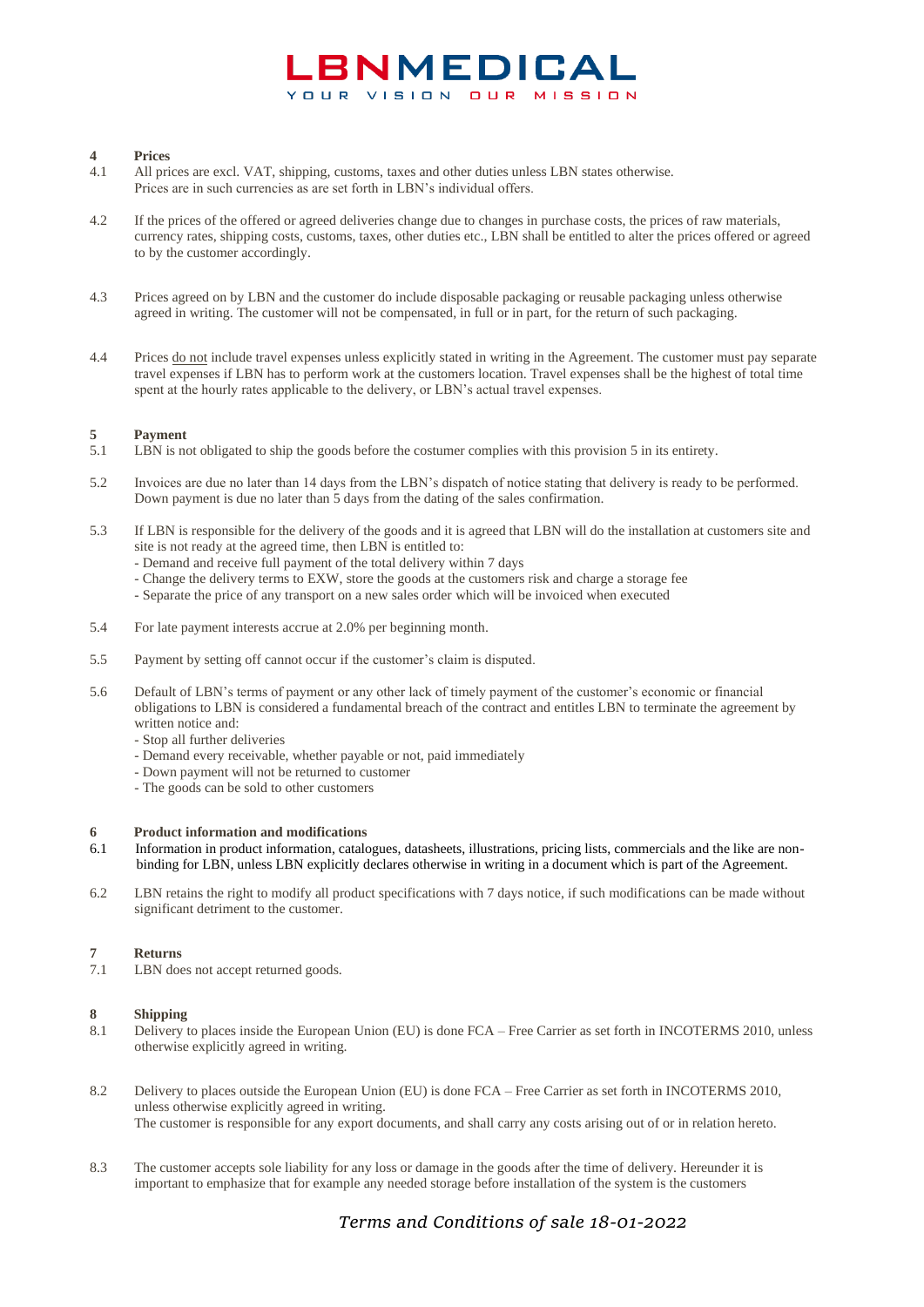responsibility and must be according to conditions specified by the relevant OEM.

- 8.4 All shipping at LBN's expense is conditioned upon the place of delivery being readily accessible. If contractual delivery, installation, or the like is delayed due to the customers circumstances, payment becomes immediately due. Furthermore, the customer shall reimburse LBN's reasonable costs.
- 8.5 LBN is entitled to used sub-contractors to delivery its performance.
- 8.6 If it is agreed that LBN shall keep the good ready for pickup, the customer must pick up the good within 14 days after LBN has given notice that the good are ready for pickup. If goods are not picked up within the 14 days, the goods is stored at the customers risk and LBN is entitled to charge a storage fee. This applies regardless of any other terms of delivery.

#### **9 Shipping times**

- 9.1 Shipping times are determined individually in LBN's offer or sales confirmation.
- 9.2 Shipping times are determined by LBN according to our best estimations and considering the circumstances, which were present at the time the offer was made and/or the Agreement entered into.
- 9.3 Unless otherwise agreed in writing, a postponement of the date of delivery of up to 120 days is always considered timely delivery, meaning that the customer may not raise any claim against LBN on such grounds.
- 9.4 The customer can never raise a claim against LBN because of a delay caused by things that the customer is responsible for. For example, but not limited to, a delay in having a Site ready for installation.
- 9.5 LBN informs the customers of changes to the delivery schedule immediately after the changes become known to LBN.

#### **10 Delay**

- 10.1 If LBN does not deliver at the agreed time of delivery, as may be extended pursuant to the Agreement, and the delay is not due to circumstances that the costumer is responsible for, the customer may call for delivery in writing and set a final, reasonable delivery date.
- 10.2 If delivery does not occur before the abovementioned final delivery date, the customer is entitled to avoid the purchase.
- 10.3 The customer is not entitled to claim compensation for any direct or indirect losses or to raise any other claims for the delayed delivery, including in the event of avoidance due to delayed delivery.
- 10.4 If LBN is responsible for the delivery of the goods and it is agreed that LBN will do the installation at customers site and site is not ready within 3 months after the agreed time, then LBN is entitled to terminate the Agreement by written notice and:
	- Stop all further deliveries
	- Demand every receivable, whether payable or not, paid immediately
	- Down payment will not be returned to customer
	- The goods can be sold to other customers

#### **11 Non-conformity and notice**

11.1 Before delivery commences the customer shall perform such examination of the goods as conforms with professional standards.

LBN shall make the goods available for inspection by the customer at the location, from which the good are shipped for delivery.

The customer shall give notice to LBN of the time that the customer wishes to inspect the good, however, LBN may set the inspection for another time if the customers wishes are not practically possible or would otherwise entail unreasonable costs for LBN.

If LBN has not received a written notice of a requested inspection from the customer within 5 days from the time LBN dispatched its sales confirmation, delivery of the good shall commence without further notice.

11.2 Goods are provided in the condition and at the location in which they are found, unless by exception LBN has promised otherwise in writing.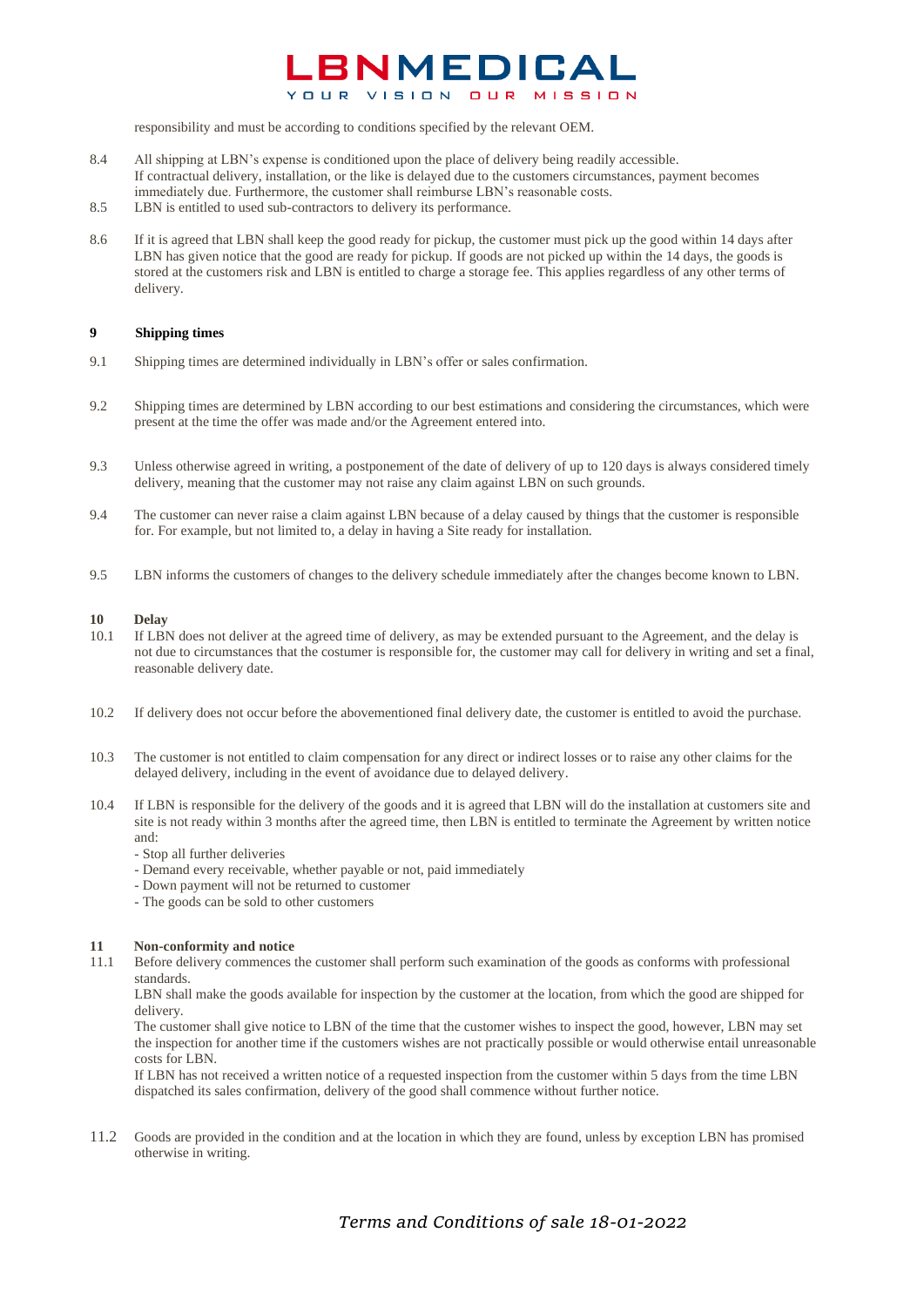- 11.3 When the goods, according to the agreement as defined in 2.1 above, are sold "As Is" this means that it is not standard LBN products. It is sold as is, meaning that we only base the sale on the information given to the seller, and customer has accepted to buy the product without any claim or warranty possibilities whatsoever.
- 11.4 If the customer would claim for non-conformity, the customer must immediately after the non-conformity is or ought to have been discovered give written notice to LBN with a description of the nature of the non-conformity. The customer must inspect the goods immediately upon delivery and give immediate notice to LBN, if the customer finds any transport damages for which the customer does not believe itself to bear the risk. If notice is not given, the customer shall lose any possible claim in regards to such damages. The customer must provide LBN with evidence of the claimed non-conformity upon giving first notice, and must supply further evidence as requested by LBN afterwards.
- 11.5 If the customer has or ought to have discovered non-conformity and the customer has not given notice hereof as set forth above, the customer may not claim for the non-conformity at a later time.
- 11.6 LBN chooses whether to remedy any non-conformity by replacement or reparation, compensation by proportional partial refund, or redelivery.
- 11.7 The remedying of non-conformity does not include non-conformity, which is caused by incorrect installation and/or failure to use the goods in strict compliance with LBN's instructions or attached user instructions, faulty or incorrect usage, modifications or technical operations performed without prior written consent by LBN, installation not performed by OEM-certified personnel (Original Equipment Manufacturer), the non-conformity relates to electrical supply, or usage that violates medical or technical standards for such goods. Furthermore, the customer shall be solely liable and bear the risks of any damage or loss caused by usage in violation of standards set by manufacturer of the goods.
- 11.8 The customer's right to demand remedying of non-conformity does not cover parts exposed to wear and tear. Costs of installing or removing such parts, including travel expenses, are not included in the right to the remedy of nonconformity.
- 11.9 If the customer is capable of remedying the non-conformities at his location, LBN's obligation to remedy non-conformity may be fulfilled by shipping new, used or repaired parts.
- 11.10 If non-conforming deliveries or parts are returned to LBN for redelivery or repair, and the customer has complained in due time, the customer must bear all costs and risks associated with the shipping.
- 11.11 Deliveries or parts shipped to the customer constituting redeliveries or repaired parts for the remedying of non-conformity are shipped at LBN's cost and risk.

### **12 Warranty**

- LBN guarantee that the goods are unencumbered and free of third party monetary claims.
- 12.2 Except for as stipulated in the Agreement, goods are delivered without warranties, guarantees or assurances of any kind from LBN. Where third parties have provided LBN with warranties for goods sold to the customer, the customer shall obtain rights to such third party warranties from LBN to the extent that such a transfer of warranties is possible.
- 12.3 If equipment is delivered by LBN and it is agreed that LBN will do the installation of the equipment: - The customer is responsible for the equipment after delivery, hereunder storing the equipment appropriate and according to OEM guidelines. The customer is responsible for any damage to or malfunction of the system occurring after delivery

- If any warranty is agreed in the sales confirmation then the warranty period will start from the date of shipment from LBN

12.4 Regardless of the fact the U.S. law does not apply to this Agreement, the following disclaimer is made: All warranties of merchantability and fitness of purpose are specifically disclaimed as to U.S. based buyers due to specific regulations of implied warranties.

Hence, LBN disclaims all warranties of fitness or merchantability. The customer cannot plead the covenants in the Uniform Commercial Code or other U.S. regulation concerning implied warranties of fitness and/or merchantability. This section shall not be construed as an acceptance of U.S. law. The applicable governing law shall be solely that which is set forth in section [20](#page-5-0) of these terms and conditions.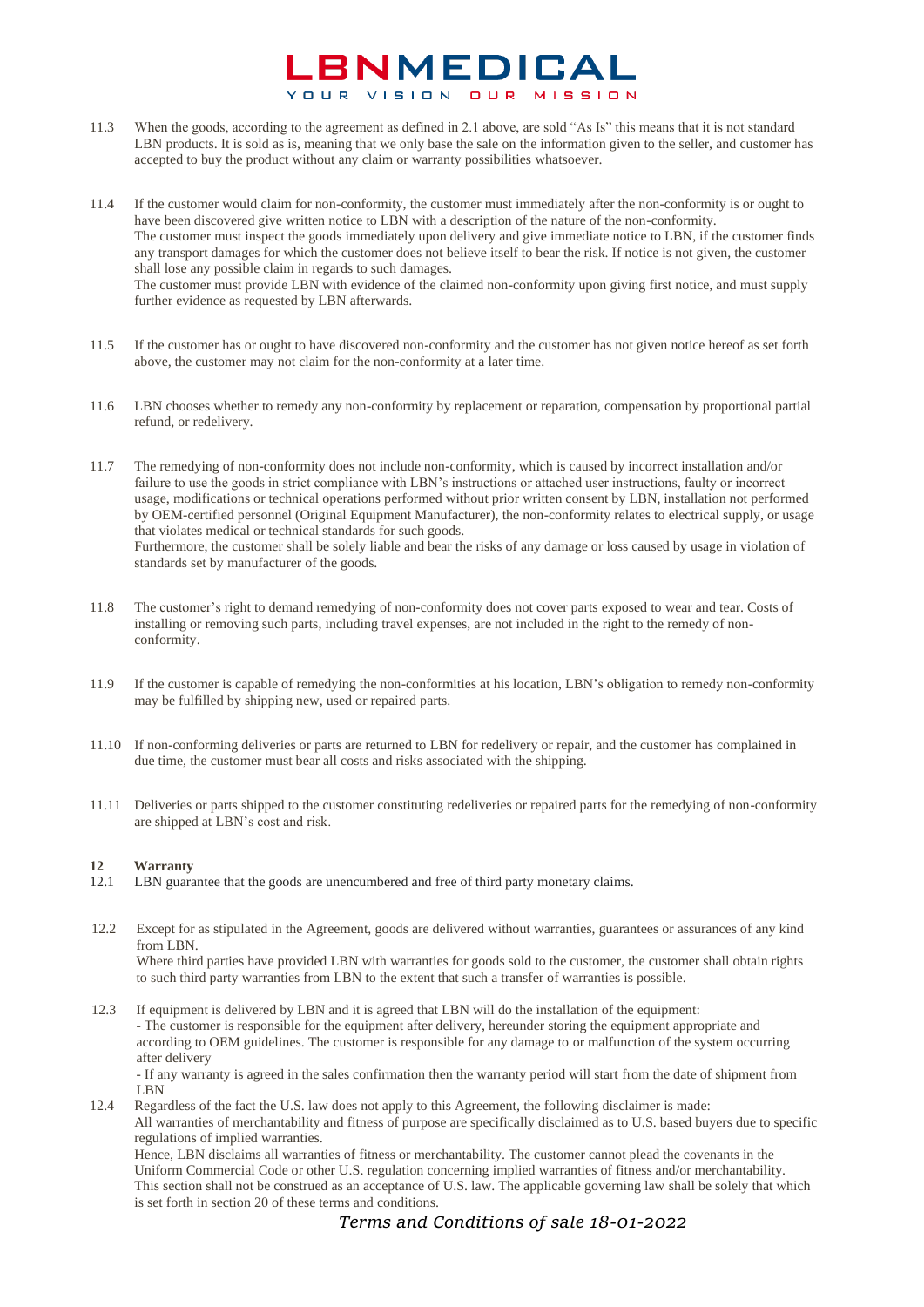12.5 If it is set forth in the sales confirmation that LBN provides a "Parts Warranty", the customer shall have the following rights:

If:

The customer in accordance with chapter 11:

- Gives notice of non-conformity in a system,
- Documents that the system does not function (as per provision 11.4)

and

LBN accepts such notice of non-conformity

the Parts Warranty for the period set forth in the sales confirmation shall cover delivery of new, used or restored parts (as in provision 11.9), as is necessary for restoring function to the system. Installation of the aforementioned parts must be carried out by an OEM certified technician (as per provision 11.7).

#### **13 Retention of title**

13.1 LBN retains the title of the goods until the contracting sum, costs of delivery, shipping and handling as well as incurred insurance costs paid out by LBN on behalf of the customer have all been fully paid by the customer.

#### **14 Local regulations and intended use**

- 14.1 LBN is not liable for compliance with applicable laws and regulations in countries in which the buyers uses or imports the good. Hence, the buyer is assumed to have obtained all permits, licenses, registrations and other approvals required by every national, local or municipal government or agency, in respect of the buyer's use of the goods, including for resell and marketing.
- 14.2 The customer is responsible for keeping informed about the intended purpose of the goods and ensuring that the goods are not used in violation of relevant legislation.

#### **15 Limitations of liability**

- 15.1 LBN is not liable for any non-conformities except as provided mandatory applicable law and separate guarantees by LBN.
- 15.2 LBN's liability is limited to direct losses and can, regardless of cause or the nature of the claim, never exceed 10 % of the amount invoiced for the delivery, which caused the loss or is the direct cause of the claim or directly related hereto. If the above part of this provision is found by a competent court to be void, LBN's liability shall instead be limited to 100 % of the amount invoice for the delivery, which caused the loss or is the direct cause of the claim or directly related hereto.
- 15.3 LBN is not liable for loss of revenue, loss of savings, or other indirect losses or consequential damages caused by usage of the goods or the inability to use the goods, regardless of whether LBN has been informed that such claims may be raised, regardless of whether such damages are inflicted on persons or goods, and regardless of whether this is due to simple or gross negligence.
- 15.4 LBN is not liable for non-conformity in prototypes or other goods, which the customer has been made expressly aware that LBN cannot confirm as suited for use in the manner intended by the customer, including goods which the customer has modified.
- 15.5 LBN cannot be held liable for damages caused by third party products or any defects in third party products.
- 15.6 If the customer has an enforceable claim against LBN, such a claim must be pursued no later than 1 year after the time of delivery, after which the customer cannot pursue the claim against LBN.

#### **16 Force majeure**

- 16.1 LBN is not liable for losses caused by extraordinary circumstances and which prevent, hinder or increase the cost of fulfilling the Agreement, if they arise after the offer is made and lie outside LBN's control, including:
- 16.2 Employment disputes, strikes, lockout, fire, war, pandemic, rebellion, internal strife, weather and natural disasters, currency restrictions, seizure by public authorities, import- or export embargos, disruption of transport infrastructure,